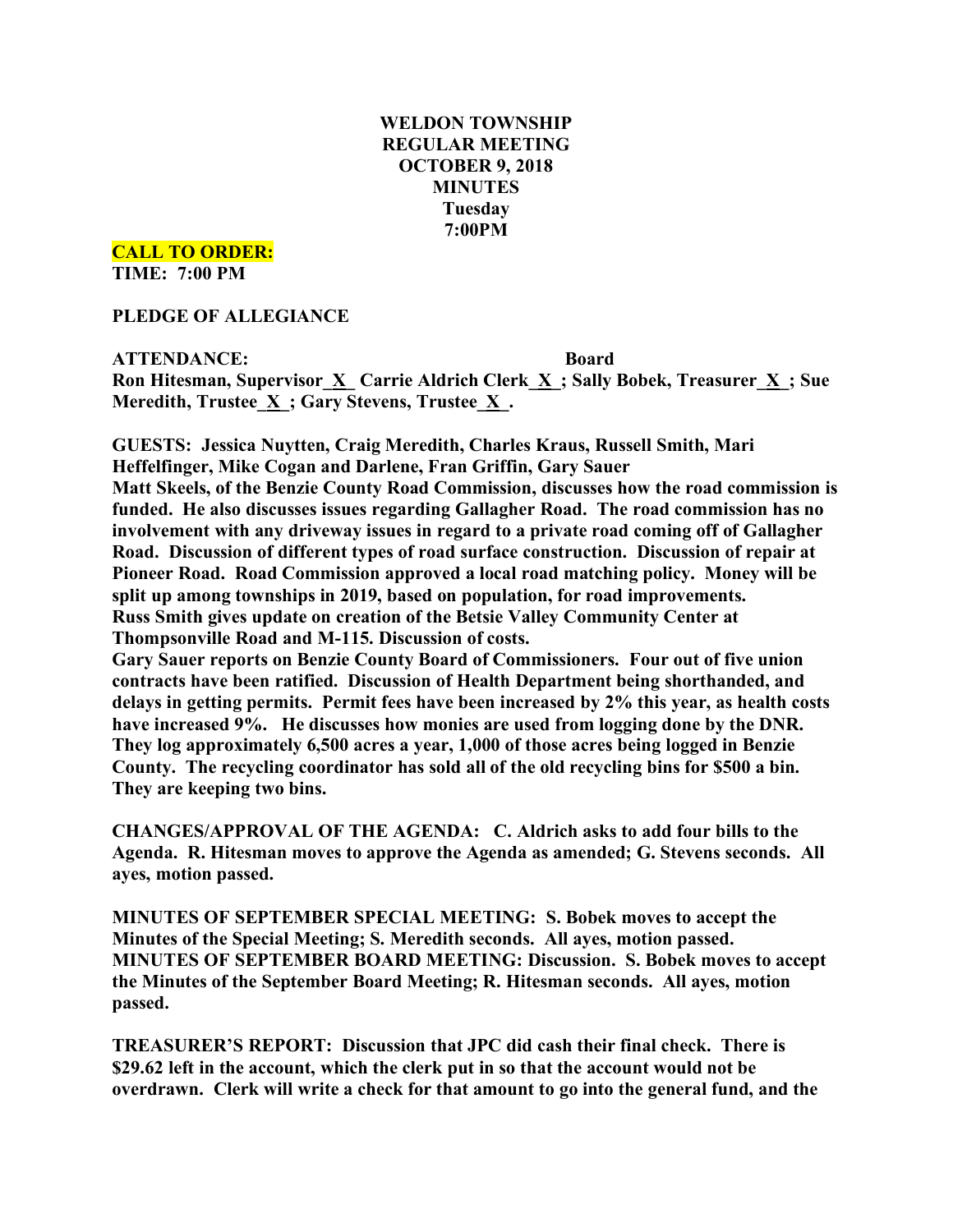**account will be closed. G. Stevens moves to accept Treasurer's Report; S. Meredith seconds. Discussion of CD options. Treasurer will contact the bank and present different options at the next board meeting. All ayes, motion passed.**

**GUEST/ PUBLIC INPUT (up to 5 minutes per guest): Mike Cogan addresses the board regarding the property issues on Betsie Hill Drive, off of Gallagher Road. He commends the Board for their diligence in this matter so far. Discussion of zoning ordinance regarding access, driveways and clear vision. Discussion. Supervisor will talk with the parties involved and see if they will get together to reach a resolution. Discussion of Cherryland easement, land division and township zoning ordinance.**

#### **REPORTS:**

**ZONING ADMINISTRATOR: R. Hitesman presents zoning administrator report. DAY USE PARK: Discussion of changing the lock. The public restroom floor has been defecated on at least five times, and this is the second time it has happened. Clerk will purchase signs "Area under Video Surveillance."** 

**PLANNING COMMISSION: C. Aldrich moves to appoint the Weldon Township Planning Commission as the Parks and Recreation Committee for Weldon Township; R. Hitesman seconds. All ayes, motion passed. Sue Meredith discusses RFP received from Wade Trim, and the Planning Commission was in favor of it. C. Aldrich states that a Master Plan Update was due, and the cost is a large portion of the plan. S. Bobek moves to accept Wade Trim to assist with the township's planning and zoning; G. Stevens seconds. All ayes, motion passed. The Joint Planning Commission is still pursuing the cost of correcting their documents after Weldon's withdrawal. C. Aldrich discusses a planning commission member coming to a meeting that had been moved, the date posted at hall, but not on website. The board member was present at the meeting when the date was moved. Discussion. The board feels the member had adequate notice of the change of meeting date, and will not be compensated for coming to the wrong meeting time.**

**NUISANCE ABATEMENT REPORT: R. Hitesman presents Chris Bobek's final report. He helped with fall cleanup, picking up trash for residents.**

**ASSESSOR REPORT: Jessica Nuytten discusses Assessor's Report. Tax tribunal is October 26th, which the supervisor and assessor will attend. Discussion. December will be the next Board of Review. Clerk will have assessing forms put in the website.**

**LIQUOR INSPECTOR REPORT: R. Hitesman presents Liquor Inspector Report. BUDGET REPORT: Clerk presents Budget Report. Discussion.**

**SUPERVISOR COMMENTS: Supervisor met with Eugene Allen and Ron Evitts regarding possible contributions Weldon Township could make to the Village of Thompsonville. Discussion of resurfacing tennis courts. Discussion of having JPC issue resolved before the township spends more money. Discussion of slip-and-fall at the Day Use Park. Insurance carrier is in contact with the injured party.**

**CLERK COMMENTS: Clerk is meeting with Cindy Shapiro for information on purchasing an ADA Compliant Hearing System for the town hall. Clerk will report next month on a system suggestion.**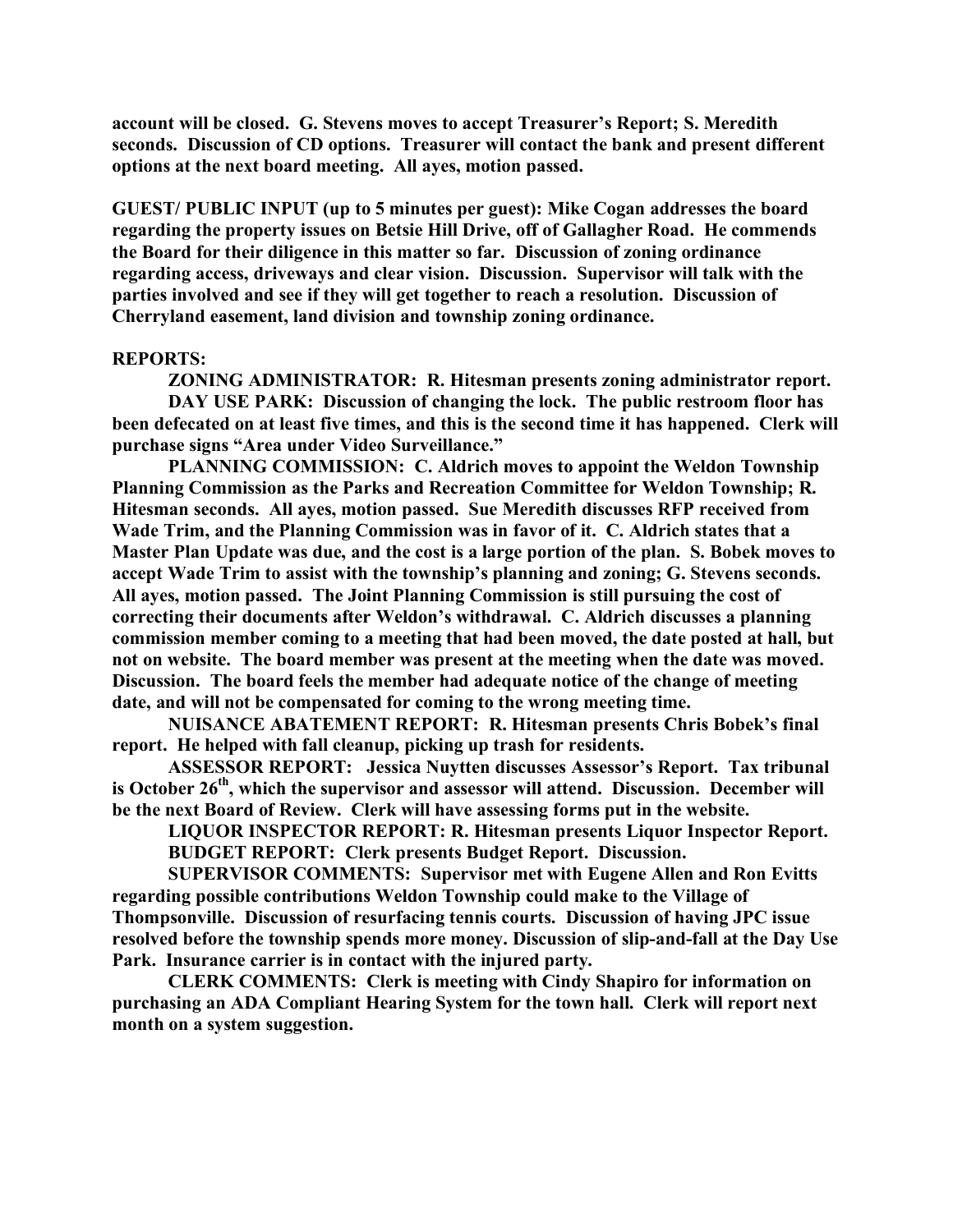## **UNFINISHED BUSINESS:**

**Clerk presents transcript of Stevens Hearing. Discussion. Clerk will order transcript of December 21th 2017 hearing. R. Hitesman moves to approve \$50 to Amanda O'Brien to transcribe the 2nd transcript; S. Bobek seconds. All ayes, motion passed.**

### **NEW BUSINESS:**

**Discussion of Fireworks Permit Request from Crystal Mountain. S. Bobek moves to approve the fireworks permit; G. Stevens seconds. All ayes, motion passed.**

**Discussion of Benzie County Parks and Recreation Commission correspondence. Board signs Letter of Thanks to Julia McDonald for serving on the library board. Clerk will order letterhead stock with township logo on it.**

**Discussion of documents from Matt Slavin, DNR, regarding parks and trails. Discussion of purchasing signs for Weldon Township. Clerk will report on costs next month.**

**Discussion of Letters of Support for Grand Traverse Conservation District. Clerk discusses community garden shed. Clerk will look at sheds available at a business on Reynolds Road, and by Apple Fence Company. Discussion of yard light being out in garden. Clerk will contact Cherryland Electric.**

**Discussion of per diem rate for Planning Commission members training. G. Stevens moves that the township will pay a per diem of \$50 for each planning commission member to attend training; C. Aldrich seconds. Clerk takes a roll call vote: Sally Bobek, abstains; Carrie Aldrich, yes; Ron Hitesman, yes; Sue Meredith, abstains; Gary Stevens, yes. Discussion of treasurer attending MTA Treasurer's Guide to Tax Collection in Okemos, Michigan, on November 13, 2018. C. Aldrich moves to approve the treasurer's training; S. Meredith seconds. All ayes, motion passed. Clerk will reserve a room at Comfort Inn for November 12th.**

#### **BILLS:**

| <b>Craig Meredith, Day Use Park/Plowing/Mowing</b> | 225.00  |
|----------------------------------------------------|---------|
| David Kane, Website Maintenance                    | 60.00   |
| <b>Julie Lonn, Town Hall Cleaning</b>              | 50.00   |
| <b>Gary Stevens, Cemetery Cleanup</b>              | 150.00  |
| <b>Ron Hitesman, Liquor Inspection</b>             | 500.00  |
| <b>Michigan Department of Treasury</b>             | 856.43  |
| <b>Internal Revenue Service</b>                    | 1852.16 |
| <b>Figura Law</b>                                  | 243.00  |
| <b>AFLAC</b>                                       | 281.50  |
| <b>VISA</b>                                        | 361.18  |
| <b>Acentek</b>                                     | 177.41  |
| <b>American Waste</b>                              | 2150.00 |
| <b>United States Postal Service, PO Box Fee</b>    | 50.00   |
| Amanda O'Brien, Stevens Transcript                 | 82.00   |
| <b>Bayside Printing</b>                            | 59.25   |
| <b>Cherryland Electric</b>                         | 59.94   |
| <b>Benzie County Clerk</b>                         | 3.30    |